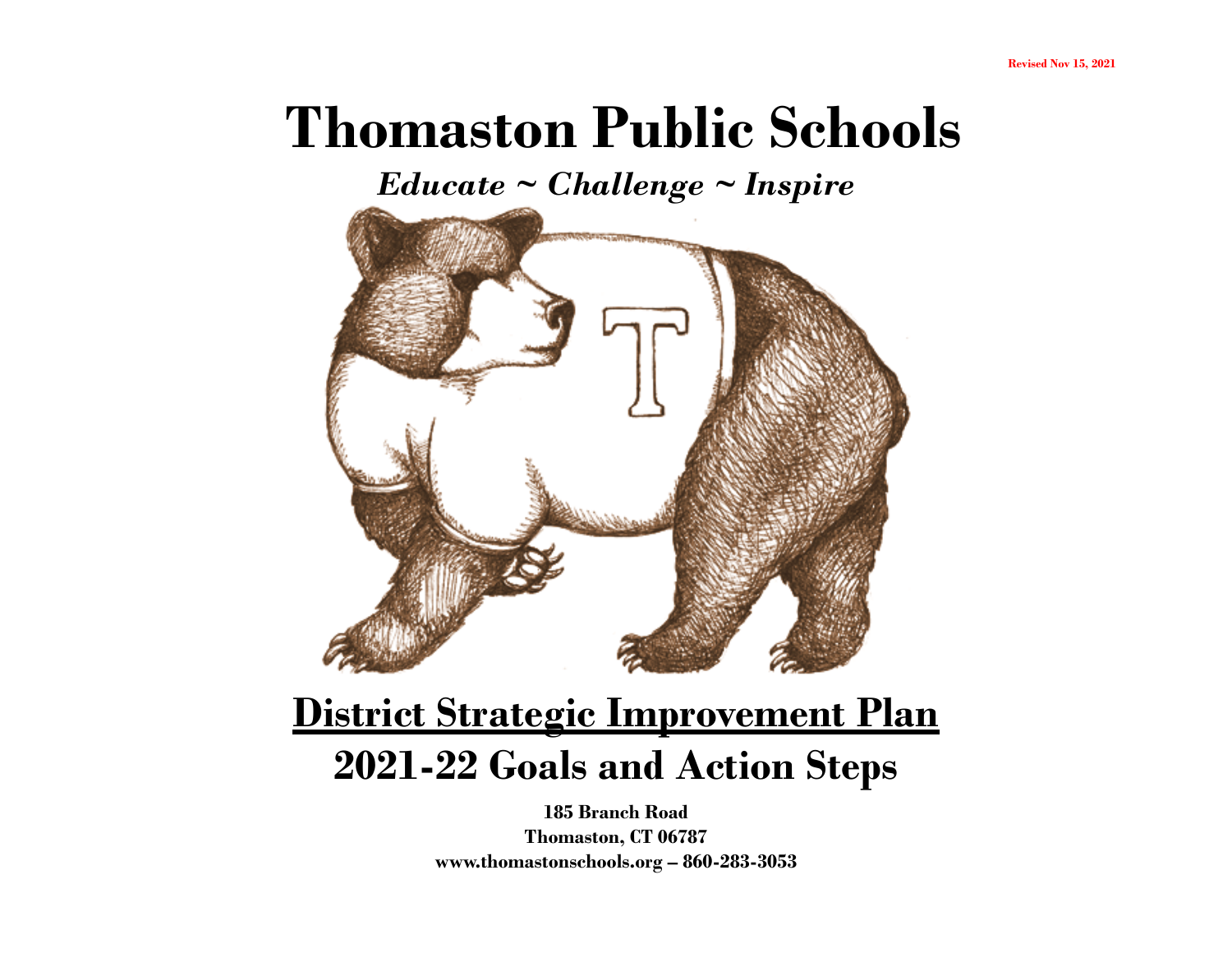### **About Thomaston Public School's Strategic Improvement Plan**

Thomaston Public schools strives for the strategic improvement of teaching and learning. Through the development of a Strategic Improvement Plan, the district articulates broad objectives focused on increasing student achievement and strategically develops specific, annual, data-driven goals and action plans in pursuit of these objectives. The district's improvement plan is aligned to the district's mission statement and reflective of the district's core beliefs. The objectives, goals, and actions within the plan correlate with the district's theory of action and provide a critical, guiding lens through which important decisions are considered, including personnel development, resource allocation, and budget formulation.

Thomaston's Strategic Improvement Plan has been developed based on input from key district stakeholders, including faculty and staff. The plan is designed to be continually revisited and revised as objectives are pursued and annual goals and action steps both developed and accomplished. It is the intent of the district in enacting this plan to strengthen coherence across the district through common district objectives, goals and action steps towards which schools, departments, administrators, and teachers develop and align their own specific plans for strategic improvement.

Strategic Improvement Plan authors:

- Francine Coss Superintendent of Schools
- John Perrucci Principal, Thomaston High School
- Gianni Perugini Assistant Principal, Thomaston High School
- Kristin Bernier Principal, Thomaston Center School
- Jonathan Kozlak Principal, Black Rock School
- Andrea Peters Director of Pupil Services
- Jessica Bedosky Director of Curriculum, Instruction, and Assessment

### **Mission Statement - Thomaston Public Schools**

In a partnership of family, school and community, our mission is to educate, challenge and inspire each individual to excel and become a contributing member of society.

### **District Core Beliefs**

Thomaston Public Schools maintains coherence through mindset, systems, and resources. *Mindset* speaks to attitudes and outlooks that define who we are and how we view learning within and across our schools. *Systems* describes the protocols, processes, and policies the district enacts in order to ensure successful teaching and learning outcomes in all settings. *Resources* are those physical and/or quantifiable tools the district makes available to faculty, staff, students, and families in support of our primary aim of achievement for all. In each of these three areas - Mindset, Systems, and Resources - we articulate broad belief statements that together capture the identity and foremost principles of our district.

- Mindset: Thomaston is a collaborative community of active learners.
- Systems: Thomaston has systems that ensure active and personalized learning for all.
- Resources: Thomaston strategically employs resources to ensure active and personalized learning for all.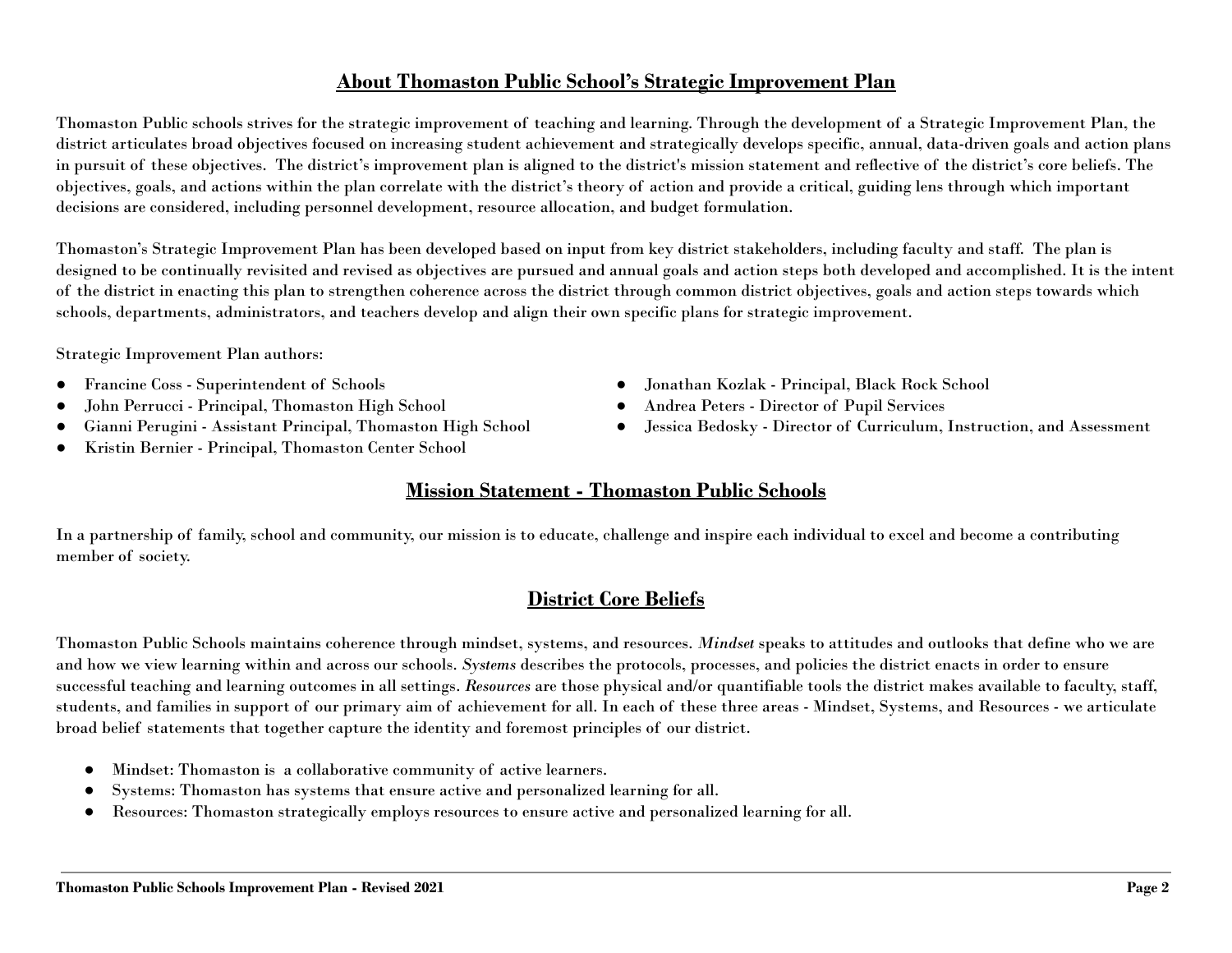### **Theory of Action**

At Thomaston Public Schools, we actualize our beliefs through strategic, goal-driven actions. Our Theory of Action assumes that*if* we act and deliver on the conditions expressed below *then* we will achieve the goals we set for our district in advancing the success of all learners.

If we…

- maintain high expectations for every learner as articulated in a comprehensive Pre-K-12 curriculum, reflected in student-centered, active, and personalized approaches to instruction, and measured by diverse and informative assessments;
- provide teachers and staff the ongoing systems and resources necessary to deliver rigorous, standards-aligned, and skill-driven instruction through which learners are afforded authentic experiences and clear, consistent feedback;
- maintain our schools as safe, inspiring, collaborative spaces in which teachers and students have access to 21st century resources, technologies, systems, and learning processes,
- and create strong, collaborative partnerships with families and communities in support of district beliefs, goals, and initiatives,

…then we can ensure success-without-limits for every student of Thomaston public schools.

### **Key Terms: Objectives, Goals, and Action Steps**

On the following pages are the broad objectives, specific goals, and strategic actions the district will pursue during the 2021-2022 school year. Objectives, goals, and action steps are developed within district coherence domains of *mindset*, *systems*, and *resources* and reflect the intent of our district's mission statement, which is to *educate*, *challenge*, and *inspire* to excellence all members of our learning community.

Objectives: Broad commitments the district maintains towards the advancement of student achievement and wellbeing.

Goals: Data-driven, quantifiable and measurable aims the district establishes towards fulfillment of established objectives.

Action Steps: Responsibilities, tasks and duties ascribed to specific personnel with attached measure of evaluation and timeline.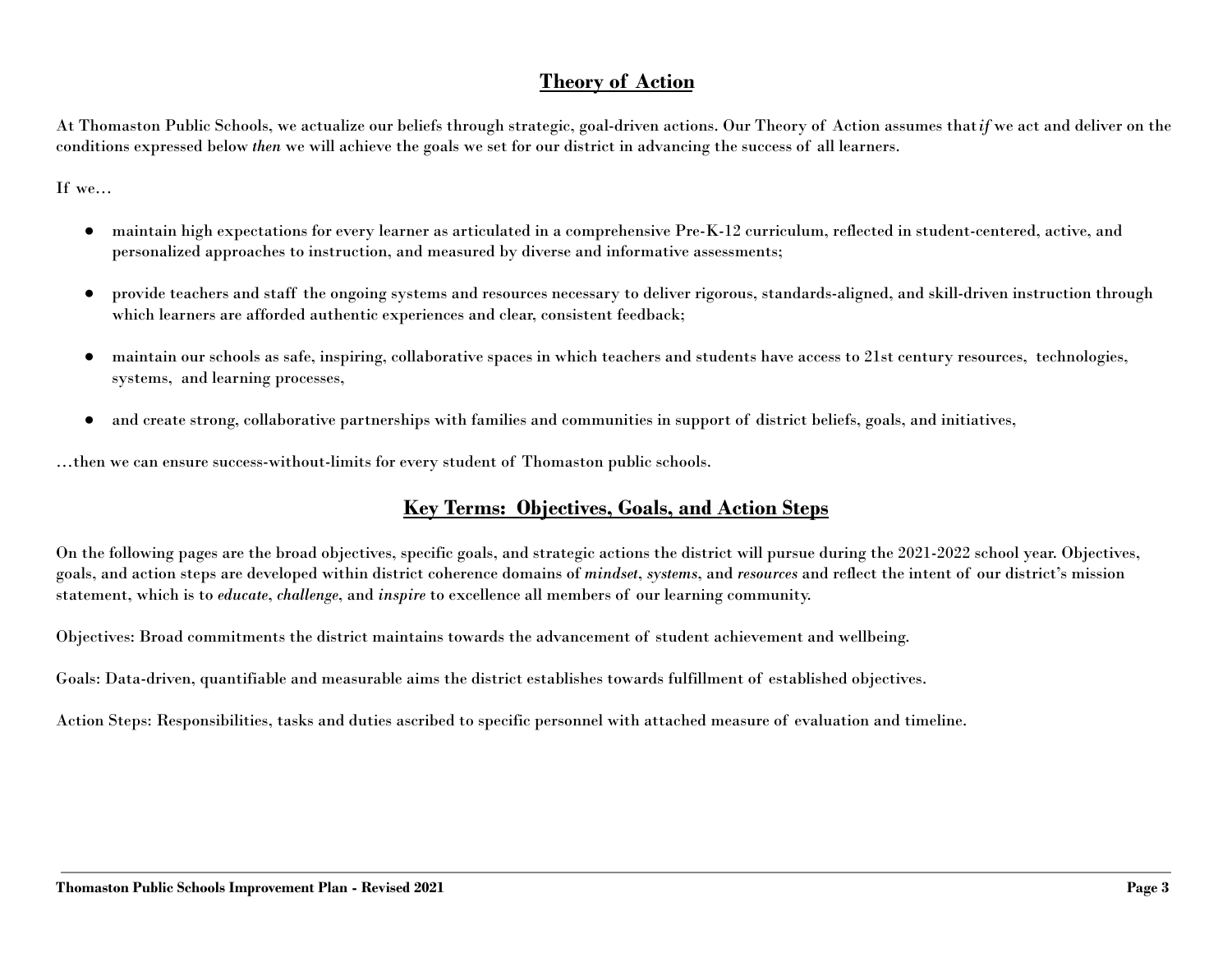### **Thomaston Public Schools District Improvement Objectives, Goals, and Actions**

### **I. District Objective: Improve Students' Abilities to Problem Solve and Think Critically**

**District Goal: All students will demonstrate growth on mandated standardized mathematics assessments.**

| <b>Action Steps</b>                                                                                                                                                                                                       | <b>Resources Needed</b>                                                                                                    | Person(s)<br><b>Responsible</b>                                                               | <b>Evaluation Measure</b>                                                                                                    | <b>Evidence of Success</b>                                                                      | <b>Timeline</b><br><b>Start Date End Date</b> |                  |
|---------------------------------------------------------------------------------------------------------------------------------------------------------------------------------------------------------------------------|----------------------------------------------------------------------------------------------------------------------------|-----------------------------------------------------------------------------------------------|------------------------------------------------------------------------------------------------------------------------------|-------------------------------------------------------------------------------------------------|-----------------------------------------------|------------------|
| Update school-specific Look For forms                                                                                                                                                                                     | <b>• Team, School, District</b><br>meeting time                                                                            | <b>Administrative</b><br>Team                                                                 | <b>Production of District</b><br>Definition and<br><b>Grade-Level Expectations</b>                                           | <b>Updated "Look For"</b><br><b>Google Forms</b>                                                | Aug $2,$<br>2021                              | Sept 2,<br>2021  |
| Implement classroom "Look For" based on $\bullet$ Administrator meeting time<br>district definition and GLE's for critical<br>thinking and problem solving<br>Implement co-teaching "Look For" based<br>on SERC checklist | • District definition and GLE's Team<br>for Critical Thinking and<br><b>Problem Solving</b><br>• SERC resources            | <b>Administrative</b>                                                                         | • Production of Look Fors<br>• Implementation via<br><b>Classroom Visits (incl.</b><br>co-visits)<br>• Monthly Look-For Data | Data from the "Look<br>For" Google Forms<br>Data from<br>Co-teaching "Look<br>For" Google Forms | Sept 1,<br>2021                               | June 14,<br>2022 |
| Conduct bi-monthly data review of "Look<br>For" findings within and across each<br>building. Create strategic response<br>measures based on data findings                                                                 | <b>.</b> Off-Week Administrator<br><b>Meeting Time</b><br><b>Look-For Data</b>                                             | <b>Administrative</b><br>Team                                                                 | $\bullet$ Look-For Data<br>$\bullet$ Analysis Meeting<br><b>Minutes</b><br>• Response Plans                                  | <b>Growth Feedback to</b><br>teachers generated<br>lfrom "Look For".                            | Sept 1,<br>2021                               | June 14,<br>2022 |
| <b>Continue Instructional Rounds across all</b><br>buildings (quarterly) with focus on GLE's<br>for critical thinking and problem solving                                                                                 | • Instructional Rounds forms<br>• Instructional Rounds Data                                                                | <b>Instructional</b><br>Rounds team                                                           | <b>Instructional Rounds</b>                                                                                                  | <b>Growth Feedback to</b><br>teachers generated<br>from Instructional<br>Rounds data.           | Sept 1,<br>2021                               | June 14,<br>2022 |
| Coach teachers to ensure IAGD measures<br>within TEVAL align with district GLE's for<br>critical thinking and problem solving                                                                                             | <b>• Goal-setting conference</b><br>questions in EdReflect<br>$\bullet$ GLE's for critical thinking<br>and problem solving | · Administrative<br><b>Team</b><br>$\bullet$ Instructional<br><b>Coaches</b> (TCS<br>and BRS) | <b>Approved of TEVAL</b><br><b>IAGD</b> measures                                                                             | SLO's are aligned to<br>building level goals                                                    | Sept 1,<br>2021                               | Nov 15,<br>2021  |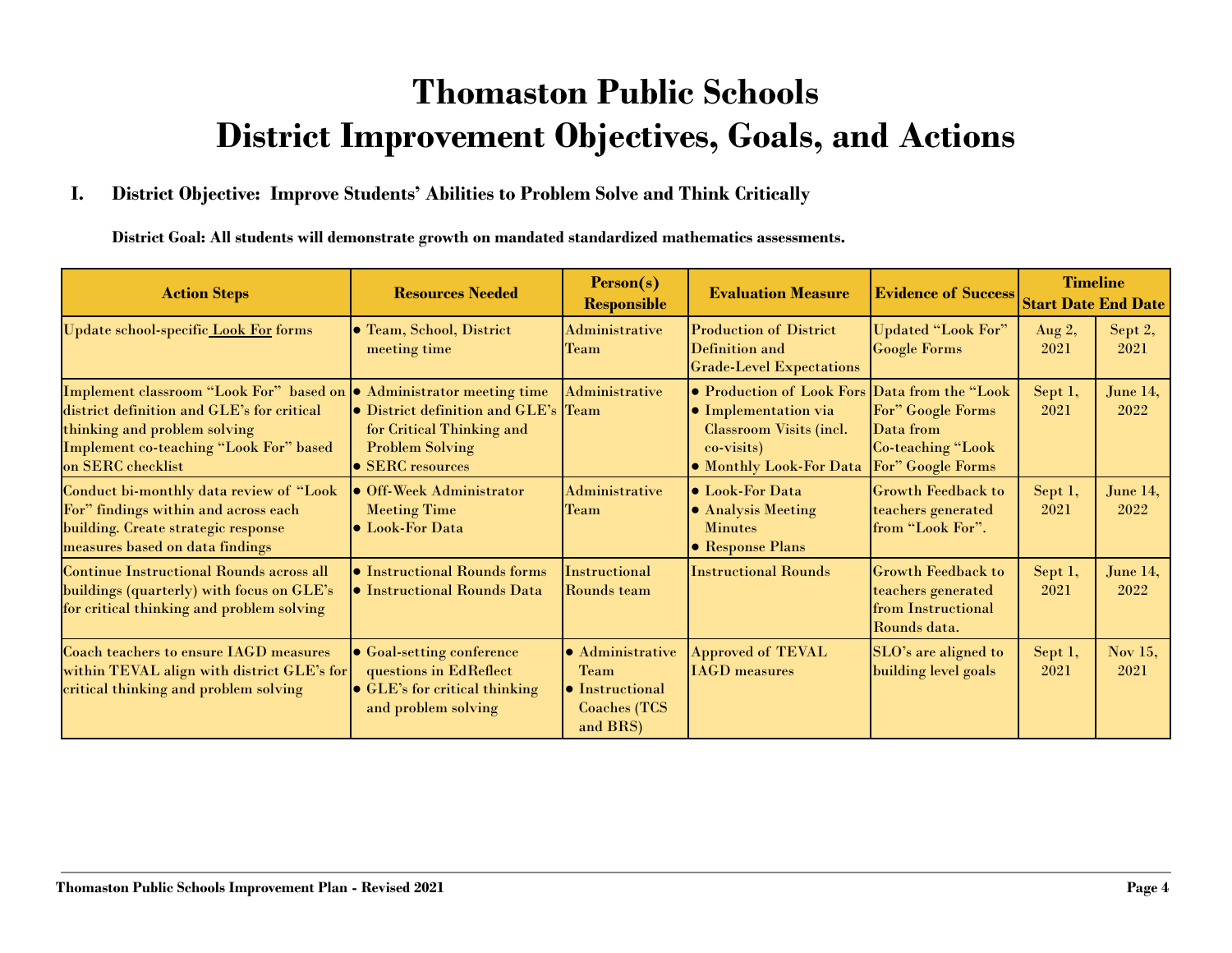| <b>Action Step</b>                                                                                                                                                                                                                                                                    | <b>Resources Needed</b>                                                                         | Person(s)<br><b>Responsible</b>                                                                                                                   | <b>Evaluation Measure</b>                                                                       | <b>Evidence of</b><br><b>Success</b>                                                                                                                                                                                                      | <b>Timeline</b><br><b>Start Date</b><br><b>End Date</b> |                  |
|---------------------------------------------------------------------------------------------------------------------------------------------------------------------------------------------------------------------------------------------------------------------------------------|-------------------------------------------------------------------------------------------------|---------------------------------------------------------------------------------------------------------------------------------------------------|-------------------------------------------------------------------------------------------------|-------------------------------------------------------------------------------------------------------------------------------------------------------------------------------------------------------------------------------------------|---------------------------------------------------------|------------------|
| Continue a district-wide Social Emotional<br>Learning/Wellbeing committee composed<br>of community stakeholders.                                                                                                                                                                      | • Quarterly Meeting times<br>$\bullet$ Committee Members<br>• Regional Workshops<br>(EdAdvance) | $\bullet$ Director of<br>Curriculum,<br>Instruction<br>and<br>Assessment                                                                          | • Meeting minutes<br>• Student Surveys<br>· Social, Emotional<br>Learning Policy/<br>Framework  | <b>Increased</b><br><b>SEL/RULER</b><br>activities in<br>classrooms and in<br>school wide events.                                                                                                                                         |                                                         | June 14,<br>2022 |
| Convene bi-weekly building-level<br><b>Attendance Review Council to analyze</b><br>attendance data and plan intervention.<br>Convene bi- monthly (once per Marking<br>Period) District Attendance Review Board<br>to analyze and respond to student<br>attendance/chronic absenteeism | • Meeting time<br>• Accurate attendance data<br>via coding<br>• Data-reporting protocols        | $\bullet$ School<br>Principal<br>$\bullet$ Attendance<br>Review<br>Council<br>$\bullet$ Thomaston<br><b>High School</b><br>Assistant<br>Principal | • ARC meeting minutes<br><b>• District Attendance</b><br><b>Review Board meeting</b><br>minutes | Improved<br>attendance by 10%<br>as measured by<br>specific school data.                                                                                                                                                                  | Sept 1,<br>2021                                         | June 14,<br>2022 |
| Implement positive intervention for<br>academic and behavioral success                                                                                                                                                                                                                | • Marzano Academies<br>• School-based SRBI<br>programs                                          | Teachers,<br>Administrators,<br>School<br>Counselors,<br><b>Support Staff</b>                                                                     | <b>Student Records</b><br>(attendance, discipline,<br>participation in<br>clubs/activities)     | <b>Reduce Chronic</b><br>Absenteeism, reduce<br>disciplinary<br>referrals by 10%,<br>and a higher<br>percentage of<br>students<br>participating in<br>assessments.<br>Standardized<br>assessments require<br>a 95% participation<br>rate. | Sept 1,<br>2021                                         | June 14,<br>2022 |

**District Goal:** *Develop an infrastructure to build student and staff agency.*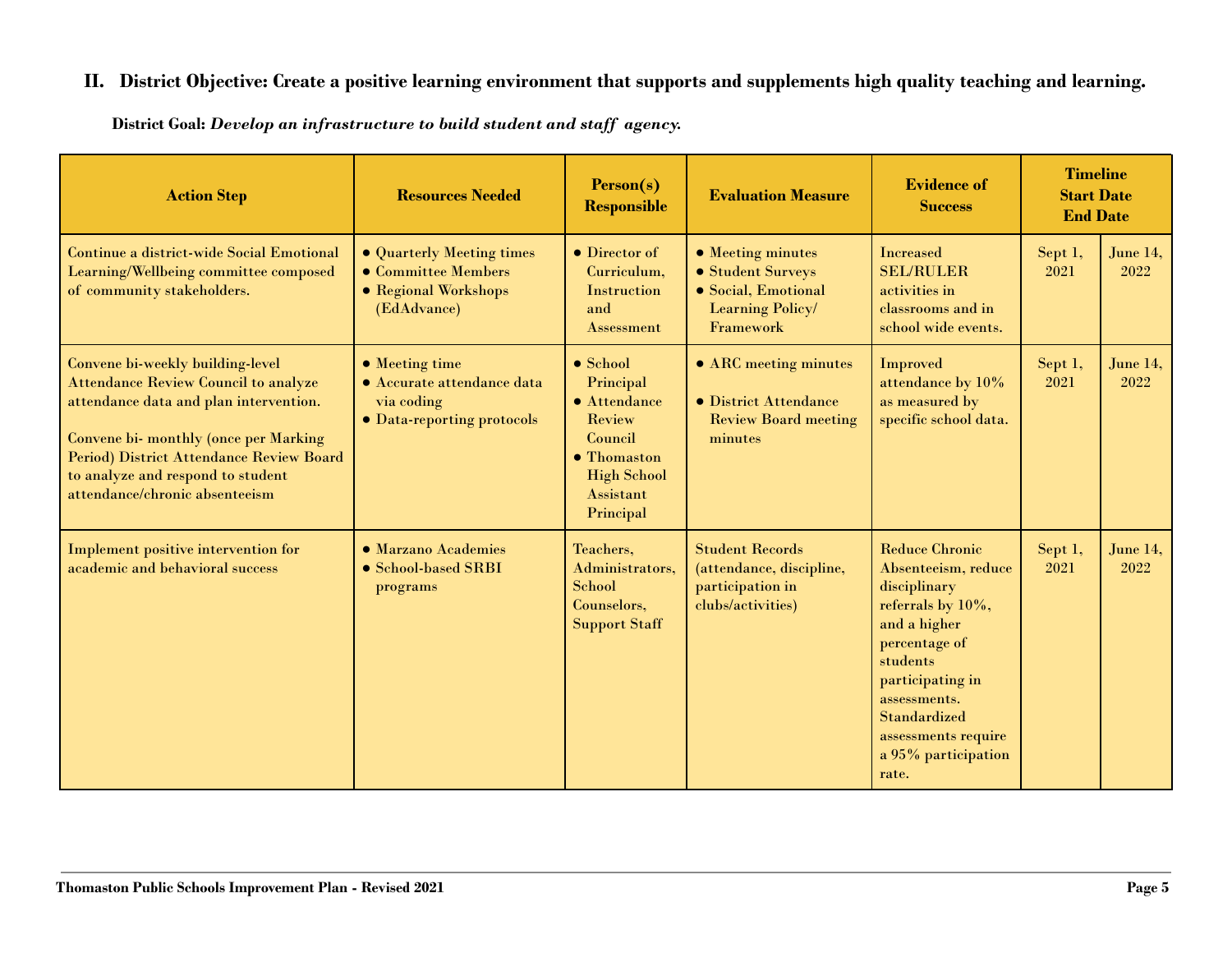### **Black Rock School School Improvement Goals and Actions**

### **I. District Objective: Improve Students' Abilities to Problem Solve and Think Critically**

**District Goal: All students will demonstrate growth on standardized mathematics assessments.**

| <b>Action Steps</b> |                                                                                                                                                                                                                                                                                                                                                                                                                                                          | <b>Resources</b><br><b>Needed</b>                                                                                                                              | Person(s)<br><b>Responsible</b>                                                                                                                                                                                | <b>Evaluation Measure</b>                                                                                                                                                                           | <b>Evidence of Success</b>                                                                                                                                                                                                                                                                                                                | <b>Timeline</b><br><b>Start Date End Date</b> |                     |
|---------------------|----------------------------------------------------------------------------------------------------------------------------------------------------------------------------------------------------------------------------------------------------------------------------------------------------------------------------------------------------------------------------------------------------------------------------------------------------------|----------------------------------------------------------------------------------------------------------------------------------------------------------------|----------------------------------------------------------------------------------------------------------------------------------------------------------------------------------------------------------------|-----------------------------------------------------------------------------------------------------------------------------------------------------------------------------------------------------|-------------------------------------------------------------------------------------------------------------------------------------------------------------------------------------------------------------------------------------------------------------------------------------------------------------------------------------------|-----------------------------------------------|---------------------|
|                     | Continue to create and implement mathematics • Team meetings<br>lessons that facilitate critical thinking and<br>problem solving, as well as basic skill<br>acquisition in alignment with Ready Math                                                                                                                                                                                                                                                     | $\bullet$ Common prep<br>time<br>• After school<br>planning<br>meetings                                                                                        | $\bullet$ Director of<br>Curriculum,<br><b>Instruction and</b><br>Assessment<br>curriculum and $\bullet$ Certified Staff<br><b>•</b> Instructional<br>Coaches<br>$\bullet$ Principal<br><b>Certified Staff</b> | $\bullet$ Observations<br>$\circ$ Use of<br>instructional look<br>fors<br><b>O</b> Instructional<br><b>Rounds Data</b><br><b>• Growth Scores on</b><br><b>IReady</b> assessment                     | • Principal will complete a<br>minimum of 10 look-for<br>visits in each classroom.<br>• Instructional Rounds<br>"problems of practice"<br>will be identified based on<br>data from look-for visits.<br>• 60% of Black Rock School<br>students will attain<br>growth scores on the<br><b>Mathematics IReady</b><br>assessment in May, 2022 | Sept 1,<br>2021                               | June<br>14.<br>2022 |
|                     | Hold bi-weekly meetings with interventionists<br>and instructional coaches (during team meeting • Building<br>time) to analyze student work and provide<br>instructional strategies for the purpose of:<br>• Providing targeted individualized<br>interventions for students not meeting<br>proficiency<br>• Creating classrooms lessons targeted to<br>standards and aligned with curriculum,<br>which include critical thinking and problem<br>solving | <b>• Team Meetings</b><br>schedule that<br>allows<br>appropriate<br>service<br>providers to<br>collaborate<br>with teams.<br>$\bullet$ Curricular<br>documents | • Certified Staff<br>$\bullet$ Interventionists $\bullet$ Attainment of<br>$\bullet$ Instructional<br>Coaches                                                                                                  | <b>• Team Observation</b><br><b>Growth Scores on</b><br>the Mathematics<br><b>IReady</b> assessment<br>• Evidence of<br>problem solving<br>and critical<br>thinking in look for<br>observation data | · 60% of Black Rock School Sept 1,<br>students will attain<br>growth scores on the<br><b>Mathematics IReady</b><br>assessment in May 2022                                                                                                                                                                                                 | 2021                                          | June<br>14,<br>2022 |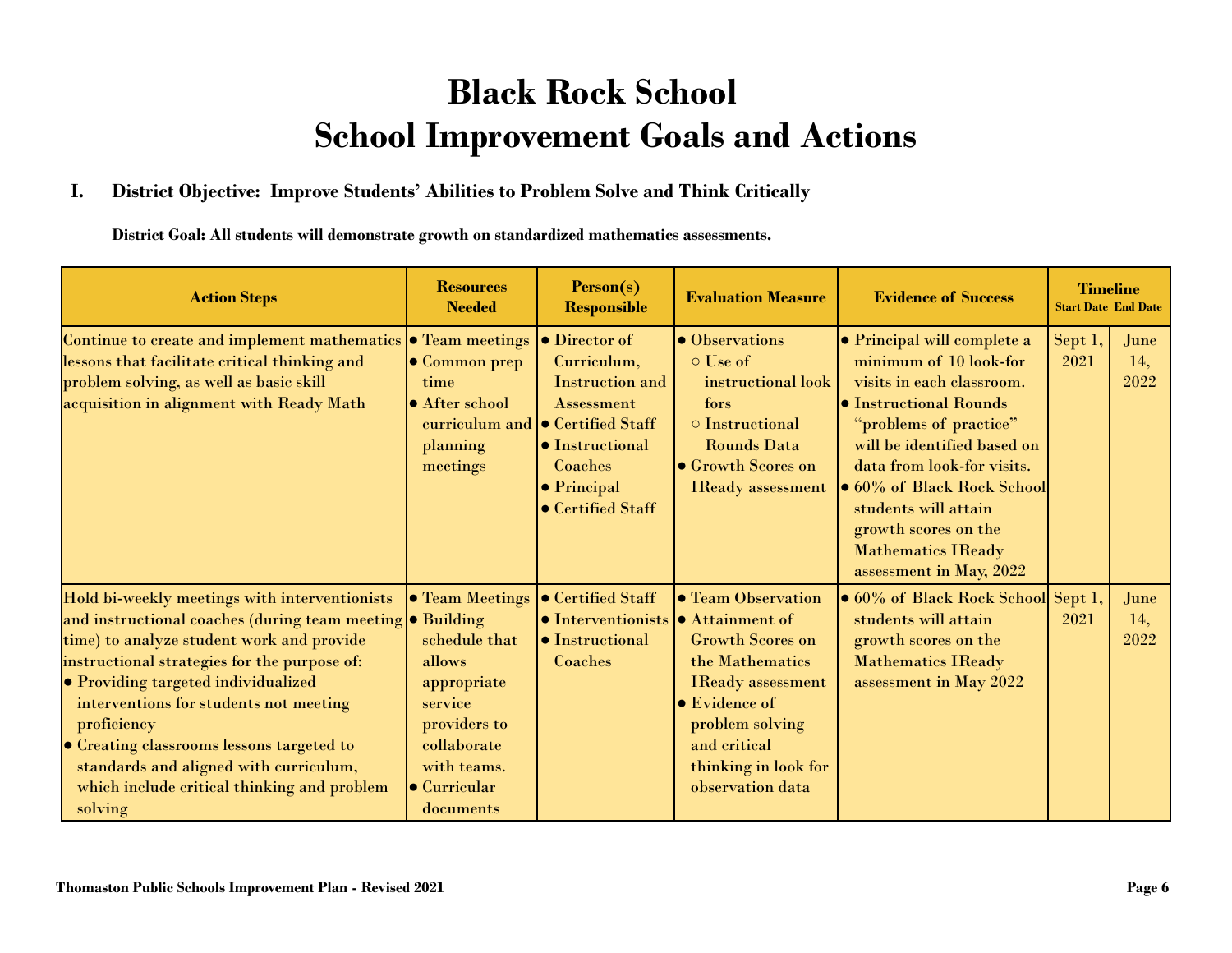| <b>Resources Needed</b><br><b>Action Steps</b>                                                                                                                                                                                                            |                                                                                                                                                                                                                                          | Person(s)<br><b>Responsible</b>                                                                                                          | <b>Evaluation Measure</b>                                                                    | <b>Evidence of Success</b>                                                                                | <b>Timeline</b><br><b>Start Date</b> | <b>End Date</b>     |
|-----------------------------------------------------------------------------------------------------------------------------------------------------------------------------------------------------------------------------------------------------------|------------------------------------------------------------------------------------------------------------------------------------------------------------------------------------------------------------------------------------------|------------------------------------------------------------------------------------------------------------------------------------------|----------------------------------------------------------------------------------------------|-----------------------------------------------------------------------------------------------------------|--------------------------------------|---------------------|
| <b>Schoolwide SEL Program:</b><br>· Schoolwide "Town Hall" meetings each<br>month<br>• Monthly classroom lessons based on<br>schoolwide SEL themes<br>• All staff members will embed SEL and/or<br><b>RULER</b> themes into interactions with<br>students | $\bullet$ Time:<br>$\circ$ Building<br>schedule will<br>include Town<br>Hall<br>assemblies<br>• Resources:<br>○ School Social<br>Worker and<br>Guidance<br>Counselor<br>will have<br>access to<br>appropriate<br><b>SEL</b><br>resources | • School Social<br>Worker<br>$\bullet$ Guidance<br>Counselor<br>$\bullet$ School Climate<br>Committee<br>• All Faculty<br><b>Members</b> | and students<br>• Students well-being<br>surveys                                             | • Observation of staff Completion of action steps                                                         | Sept 1,<br>2021                      | June<br>14.<br>2022 |
| Improve student attendance                                                                                                                                                                                                                                | $\bullet$ Time:<br>○ School<br><b>Attendance</b><br>Committee<br><b>Meetings</b><br>• Resources:<br>o Powerschool<br>o District<br><b>Attendance</b><br>Review<br><b>Board</b><br>(DARD)                                                 | Principal, School<br>Nurse, School<br><b>Social Worker</b>                                                                               | Decrease in<br>percentage of<br>students meeting the<br>criteria for chronic<br>absenteeism. | Less than 15% of Black<br><b>Rock School students will</b><br>meet the criteria as<br>chronically absent. | Sept 1,<br>2021                      | June<br>14,<br>2022 |

**District Goal:** *Develop an infrastructure to build student and staff agency*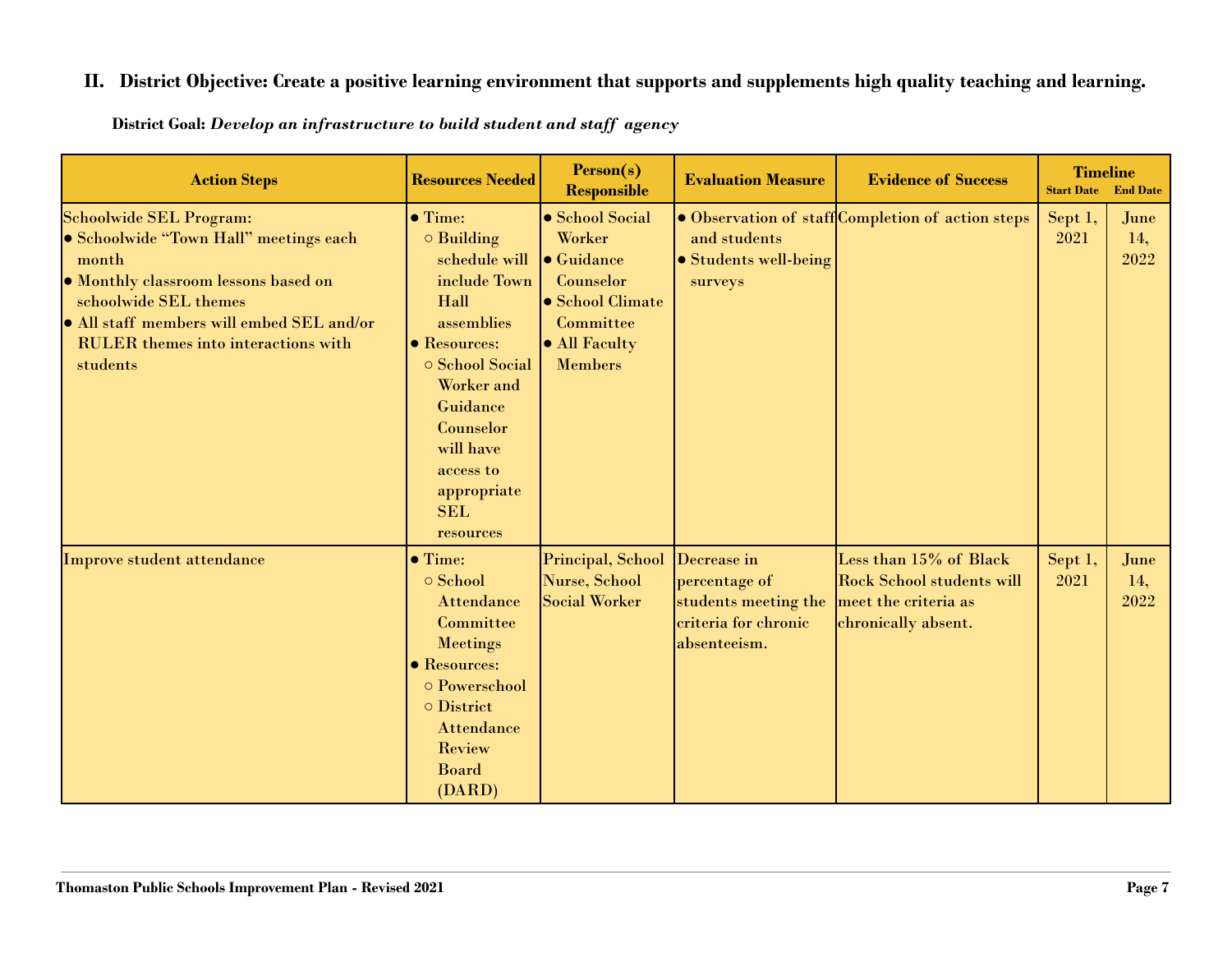### **Thomaston Center School School Improvement Goals and Actions**

### **I. District Objective: Improve Students' Abilities to Problem Solve and Think Critically**

**District Goal: All students will demonstrate growth on standardized mathematics assessments.**

| <b>Action Steps</b>                                                                                                                                                                                                | <b>Resources Needed</b>                                                                                              | Person(s)<br><b>Responsible</b>                                                                                                                                                     | <b>Evaluation Measure</b>                                                                                                                                 | <b>Evidence of Success</b>                                                                                                                                                                                                                                                                                                                            | <b>Timeline</b><br><b>Start Date End Date</b> |                     |
|--------------------------------------------------------------------------------------------------------------------------------------------------------------------------------------------------------------------|----------------------------------------------------------------------------------------------------------------------|-------------------------------------------------------------------------------------------------------------------------------------------------------------------------------------|-----------------------------------------------------------------------------------------------------------------------------------------------------------|-------------------------------------------------------------------------------------------------------------------------------------------------------------------------------------------------------------------------------------------------------------------------------------------------------------------------------------------------------|-----------------------------------------------|---------------------|
| Continue to create and implement mathematics<br>lessons that facilitate critical thinking and<br>problem solving, as well as basic skill<br>acquisition in alignment with Ready Math and<br><b>Smarter Balance</b> | • Team meetings<br>$\bullet$ Department<br>meeting times<br>• After school<br>curriculum and<br>planning<br>meetings | $\bullet$ Director of<br>Curriculum,<br><b>Instruction and</b><br>Assessment<br>• Certified Staff<br>• Instructional<br>Coaches<br>$\bullet$ Principal<br>$\bullet$ Certified Staff | • Observations<br>$\circ$ Use of<br>instructional<br>look fors<br>○ Instructional<br><b>Rounds Data</b><br>• Growth Scores on<br><b>IReady</b> assessment | • Principal will<br>complete a<br>minimum of 10<br>look-for visits in<br>each classroom.<br>• Instructional<br>Rounds<br>"problems of<br>practice" will be<br>identified based<br>on data from<br>look-for visits<br>$\bullet$ A 5% increase in<br>students meeting<br>proficiency on<br>the spring 2022<br>mathematics<br>SBA in each<br>grade level | Sept 1,<br>2021                               | June<br>14.<br>2022 |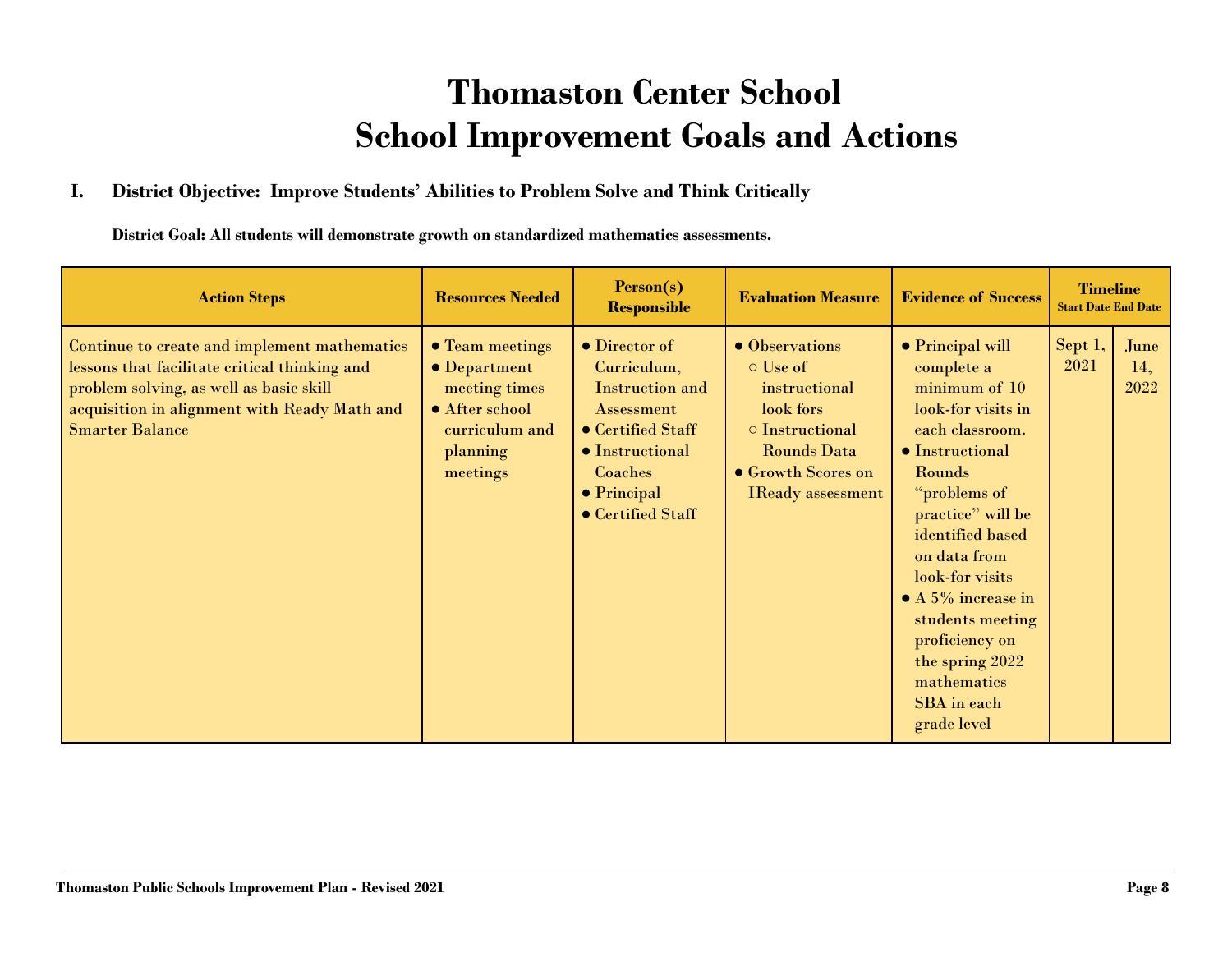| Hold bi-weekly meetings with interventionists<br>and instructional coaches (during team meeting<br>time) to analyze student work and provide<br>instructional strategies for the purpose of:<br>• Providing targeted individualized<br>interventions for students not meeting<br>proficiency<br>• Creating classrooms lessons targeted to<br>standards and aligned with curriculum, which<br>include critical thinking and problem solving<br>• Conduct SRBI meetings with the focus on<br>mathematics instruction | • Team Meetings,<br><b>SRBI</b> meetings<br>$\bullet$ Building<br>schedule that<br>allows<br>appropriate<br>service providers<br>to collaborate<br>with teams<br>$\bullet$ Curricular<br>documents | • Certified Staff<br>$\bullet$ Interventionists<br>$\bullet$ Instructional<br>Coaches | • Team Observation<br>• Attainment of<br><b>Growth Scores on</b><br>the Mathematics<br><b>IReady</b> assessment<br>$\bullet$ Evidence of<br>problem solving<br>and critical<br>thinking in look<br>for observation<br>data | 60% of Thomaston<br><b>Center School</b><br>students will attain<br>growth scores on<br>the Mathematics<br><b>IReady assessment</b><br>in May $2022$ | Sept<br>2021 | May<br>31.<br>2022 |
|--------------------------------------------------------------------------------------------------------------------------------------------------------------------------------------------------------------------------------------------------------------------------------------------------------------------------------------------------------------------------------------------------------------------------------------------------------------------------------------------------------------------|----------------------------------------------------------------------------------------------------------------------------------------------------------------------------------------------------|---------------------------------------------------------------------------------------|----------------------------------------------------------------------------------------------------------------------------------------------------------------------------------------------------------------------------|------------------------------------------------------------------------------------------------------------------------------------------------------|--------------|--------------------|
|--------------------------------------------------------------------------------------------------------------------------------------------------------------------------------------------------------------------------------------------------------------------------------------------------------------------------------------------------------------------------------------------------------------------------------------------------------------------------------------------------------------------|----------------------------------------------------------------------------------------------------------------------------------------------------------------------------------------------------|---------------------------------------------------------------------------------------|----------------------------------------------------------------------------------------------------------------------------------------------------------------------------------------------------------------------------|------------------------------------------------------------------------------------------------------------------------------------------------------|--------------|--------------------|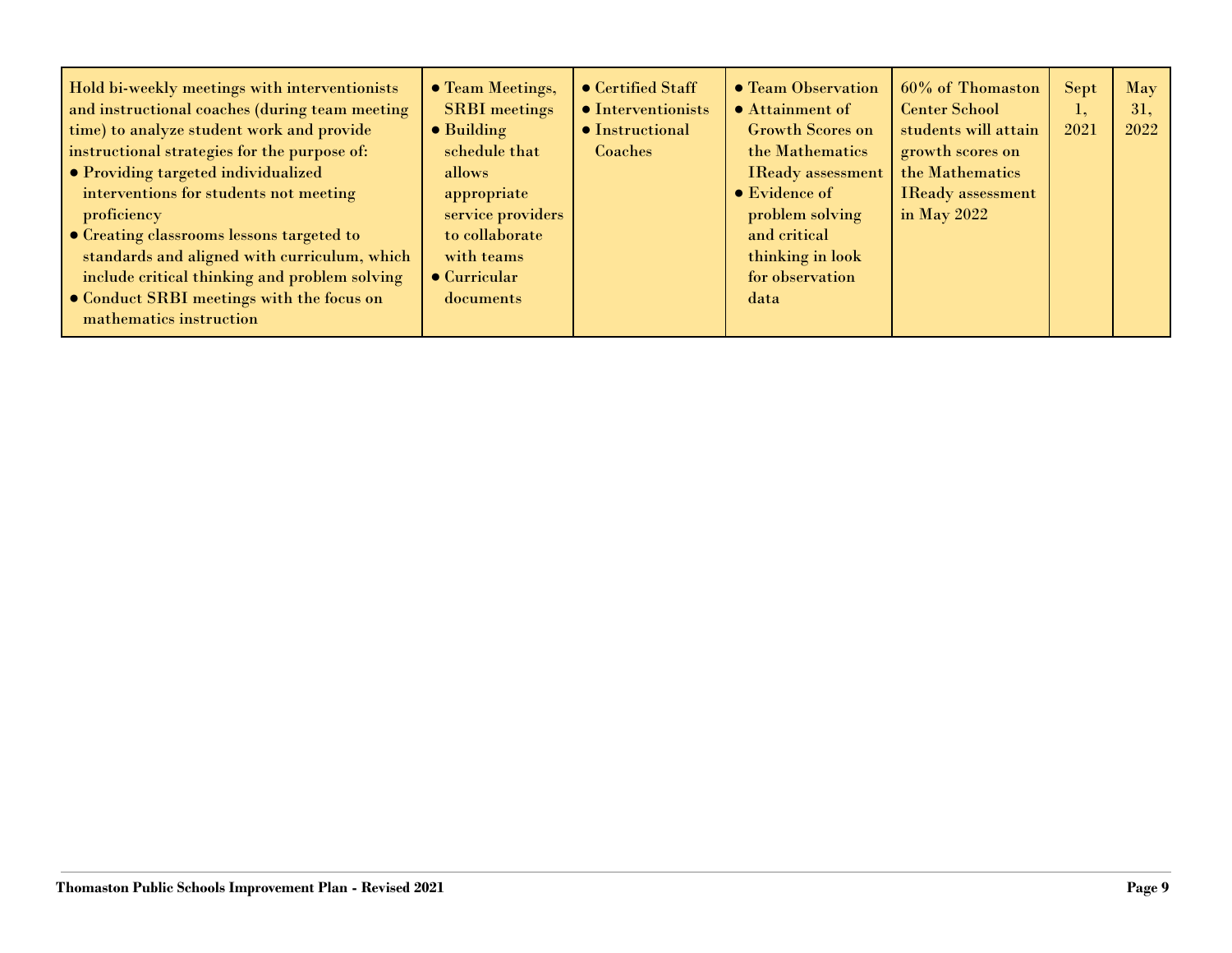| <b>Action Steps</b>                                                                                                                                                                                                                                                                               | <b>Resources Needed</b>                                                                                                                                                                                           | Person(s)<br><b>Responsible</b>                                                                                                       | <b>Evaluation</b><br><b>Measure</b>                                              | <b>Evidence of</b><br><b>Success</b>                       | <b>Start Date</b> | <b>Timeline</b><br><b>End Date</b> |
|---------------------------------------------------------------------------------------------------------------------------------------------------------------------------------------------------------------------------------------------------------------------------------------------------|-------------------------------------------------------------------------------------------------------------------------------------------------------------------------------------------------------------------|---------------------------------------------------------------------------------------------------------------------------------------|----------------------------------------------------------------------------------|------------------------------------------------------------|-------------------|------------------------------------|
| • Schoolwide SEL Program<br>• Using RULER program<br>• Conduct monthly<br>classroom lessons based on<br><b>SEL</b> themes and school<br>counseling standards.<br>• Conduct Assemblies<br>focused on SEL themes<br>• All staff members will<br>embed SEL themes into<br>interactions with students | $\bullet$ Time:<br>$\circ$ Building schedule<br>include monthly lessons<br>and assemblies<br>$\bullet$ Resources:<br>O All staff will have access<br>to appropriate SEL<br>resources and RULER<br>training guides | • School Social<br><b>Worker</b><br>$\bullet$ School<br>Counselor<br>• School Climate<br>Committee<br>· All Faculty<br><b>Members</b> | • Observation of<br>staff and<br>students<br>• Students<br>well-being<br>surveys | Completion of<br>action steps                              | Sept 1, 2021      | June 14, 2022                      |
| <b>Employment of restorative</b><br>practices                                                                                                                                                                                                                                                     | <b>Instructional</b><br>planning time to<br>conduct circles in<br>class and for<br>mediations                                                                                                                     | Certified staff,<br>including school<br>counselor and<br>social worker;<br><b>Classroom</b><br>teachers;<br>Principal                 | <b>Disciplinary</b><br>referrals records.                                        | A 10% decrease in<br>student<br>disciplinary<br>referrals. | Sept 1, 2021      | <b>June 14, 2022</b>               |

**District Goal:** *Develop an infrastructure to build student and staff agency*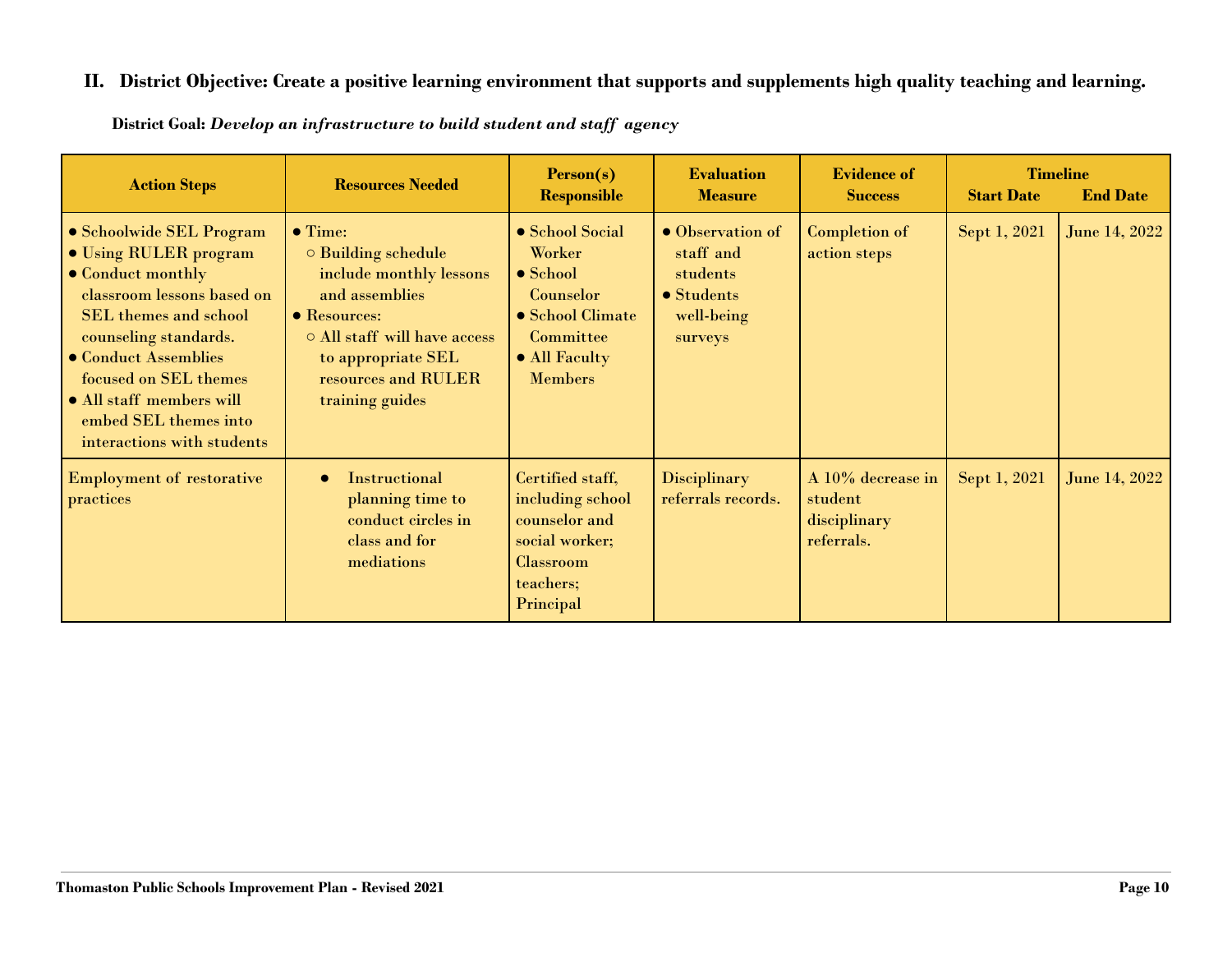### **Thomaston High School School Improvement Goals and Actions**

### **I. District Objective: Improve Students' Abilities to Problem Solve and Think Critically**

**District Goal: All students will demonstrate growth on mandated standardized mathematics assessments.**

| <b>Action Steps</b>                                                                             | <b>Resources Needed</b>                                      | Person(s)<br><b>Responsible</b> | <b>Evaluation</b><br><b>Measure</b>                                                          | <b>Evidence of</b><br><b>Success</b>                                                                                                                      | <b>Start Date</b> | <b>Timeline</b><br><b>End Date</b> |
|-------------------------------------------------------------------------------------------------|--------------------------------------------------------------|---------------------------------|----------------------------------------------------------------------------------------------|-----------------------------------------------------------------------------------------------------------------------------------------------------------|-------------------|------------------------------------|
| Review school-specific Look<br>For forms                                                        | $\bullet$ Team time<br><b>• Revised Look-For Form</b>        | <b>Teachers</b>                 | All teachers will<br>be familiar with<br>the look-fors.                                      | <b>Teachers engage</b><br>and contribute in<br>informed<br>conversations<br>during team and<br>faculty meetings<br>biweekly.                              | Nov 1, 2021       | <b>June 14, 2022</b>               |
| <b>Implement critical thinking</b><br>strategies, as written in the<br>Look Fors, with fidelity | • Copy of Look-For form and Teachers<br>GLE's<br>• Team time |                                 | Critical thinking<br>strategies are<br>incorporated into<br>lesson plans<br>$(Look-Forform)$ | Critical thinking<br>strategies are<br>widely used and<br>observable in<br>instructional<br>practice at THS<br>as demonstrated<br>by the Look-For<br>data | Sept 1, 2021      | <b>June 14, 2022</b>               |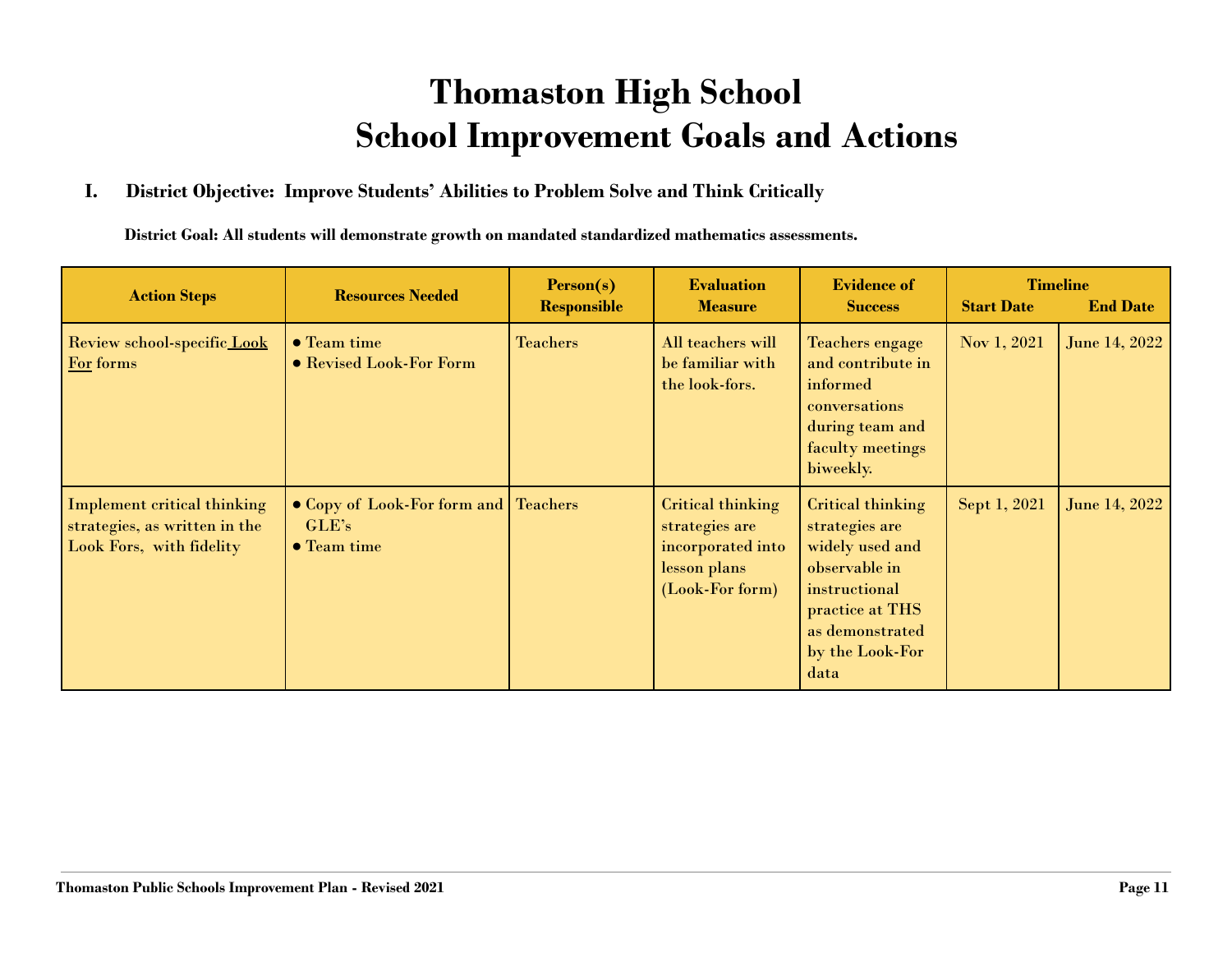| Analyze "Look For" data<br>collected each month.<br>Create strategic response<br>measures based on data<br>findings                             | • Look-For data collected<br>from classroom<br>observation<br>$\bullet$ Team time            | $\bullet$ Teachers<br>· Administrators | <b>Classroom</b><br>observations are<br>conducted<br>regularly                                                                             | • Look-For data<br>are distributed<br>to teachers<br>monthly<br>• Teachers/Teams<br>develop<br>instructional<br>goals based on<br>Look-For data | Sept 1, 2021 | June 14, 2022 |
|-------------------------------------------------------------------------------------------------------------------------------------------------|----------------------------------------------------------------------------------------------|----------------------------------------|--------------------------------------------------------------------------------------------------------------------------------------------|-------------------------------------------------------------------------------------------------------------------------------------------------|--------------|---------------|
| <b>Continue Instructional</b><br>Rounds across all buildings<br>(quarterly) with focus on<br>GLE's for critical thinking<br>and problem solving | $\bullet$ Team Time<br><b>• Training for new teachers</b><br>• Refresher for IR<br>committee | • Administrators<br><b>• Teachers</b>  | $\bullet$ Instructional<br>Rounds<br>• Problem of<br><b>Practice</b> is<br>identified and<br>goals set to<br>address areas of<br>weakness. | Instructional<br>rounds show<br>improvement in<br>the Problem of<br>Practice<br>throughout the<br>year.                                         | Sept 1, 2021 | June 14, 2022 |